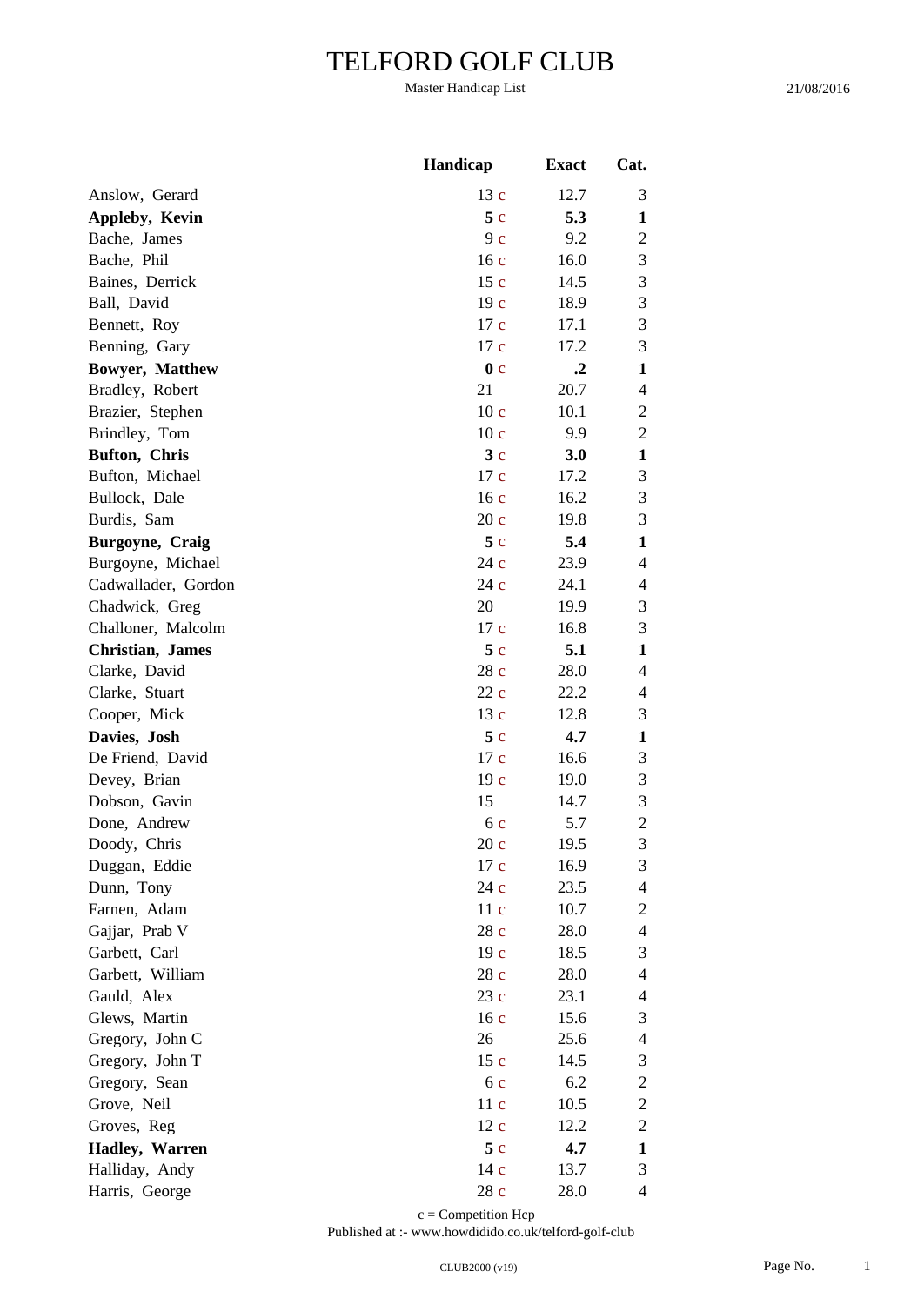|                         | Handicap        | <b>Exact</b> | Cat.           |
|-------------------------|-----------------|--------------|----------------|
| Hayward, Terry          | 16c             | 15.9         | 3              |
| Heath, Kevin            | 18 c            | 17.9         | $\mathfrak{Z}$ |
| Heighway, Grant         | 14 c            | 13.7         | $\mathfrak{Z}$ |
| Hill, Barry             | 15c             | 15.4         | $\mathfrak{Z}$ |
| Hollins, Jim            | 24 c            | 24.0         | $\overline{4}$ |
| Hope, Michael           | 13 c            | 13.3         | 3              |
| Houghton, Dennis        | 27c             | 27.1         | $\overline{4}$ |
| Houlston, Jon           | 2c              | 2.0          | $\mathbf{1}$   |
| Houlston, Mike          | 10c             | 10.1         | $\sqrt{2}$     |
| Johnson, George         | 20c             | 20.4         | 3              |
| Johnson, Paul           | 21c             | 21.3         | $\overline{4}$ |
| Jones (Japs), Mark      | 16c             | 15.8         | 3              |
| Jones, Gene             | 17c             | 17.2         | 3              |
| Jones, Tim              | 28 c            | 28.0         | $\overline{4}$ |
| <b>Kearsley</b> , David | 5c              | 5.3          | $\mathbf{1}$   |
| Kearsley, Liam          | 4c              | 3.9          | $\mathbf{1}$   |
| Konno, H                | 14c             | 14.3         | $\mathfrak{Z}$ |
| Lester, Steven          | 6c              | 6.2          | $\mathfrak{2}$ |
| Lewis, Simon            | 5c              | 5.3          | $\mathbf{1}$   |
| Lin, Ethan              | 19c             | 18.6         | 3              |
| Lovegrove, Paul Nigel   | 25c             | 25.3         | $\overline{4}$ |
| Mackenzie, Jamie        | 11c             | 11.0         | $\sqrt{2}$     |
| Mackenzie, Kevin        | 21c             | 20.5         | $\overline{4}$ |
| Mackenzie, Martin       | 14c             | 13.5         | 3              |
| Mcgivern, Chris         | 11c             | 11.3         | $\sqrt{2}$     |
| McGuire, David          | 6c              | 6.1          | $\sqrt{2}$     |
| Miller, David           | 19c             | 19.4         | 3              |
| Millward, Darren        | 2c              | 2.1          | $\mathbf{1}$   |
| Morgan, Roy             | 9c              | 9.3          | $\sqrt{2}$     |
| Morris, Derek W         | 26c             | 25.5         | $\overline{4}$ |
| Morris, Zak             | 8 c             | 8.1          | $\sqrt{2}$     |
| Morrow, Kieran          | 9c              | 9.4          | $\mathbf{2}$   |
| Moules, Geoff           | 25c             | 24.8         | $\overline{4}$ |
| Moxham, S               | 21c             | 21.3         | 4              |
| Mumford, Gary           | 6c              | 5.8          | $\sqrt{2}$     |
| Mumford, Stan           | 25c             | 24.9         | $\overline{4}$ |
| Murphy, Patrick         | 16c             | 15.6         | 3              |
| Murray, Brett           | 8 c             | 8.2          | $\sqrt{2}$     |
| Nice, Brian             | 9c              | 9.1          | $\sqrt{2}$     |
| Nickless, Kieran        | 3c              | 3.2          | $\mathbf{1}$   |
| NIVEN, Trey             | 2c              | <b>AWAY</b>  | 1              |
| NOLAN, A                | 10 <sub>c</sub> | 9.5          | $\overline{c}$ |
| Nolan, Alex             | 10c             | 9.5          | $\overline{c}$ |
| Nolan, P                | 19c             | 19.0         | 3              |
| Nolan, Peter            | 19c             | 19.0         | 3              |
| Palmer, Andy            | 8 c             | 7.6          | $\overline{c}$ |
| Parkes, John            | 12c             | 12.2         | $\sqrt{2}$     |
| Partridge, John         | 15c             | 15.2         | $\mathfrak{Z}$ |
| Pearce, Alan            | 19c             | 19.0         | $\mathfrak{Z}$ |
| Pearce, Tim             | $12c$           | 12.3         | $\mathfrak{2}$ |

 $\ensuremath{\mathbf{c}} = \text{Competition~Hep}$ 

Published at :- www.howdidido.co.uk/telford-golf-club